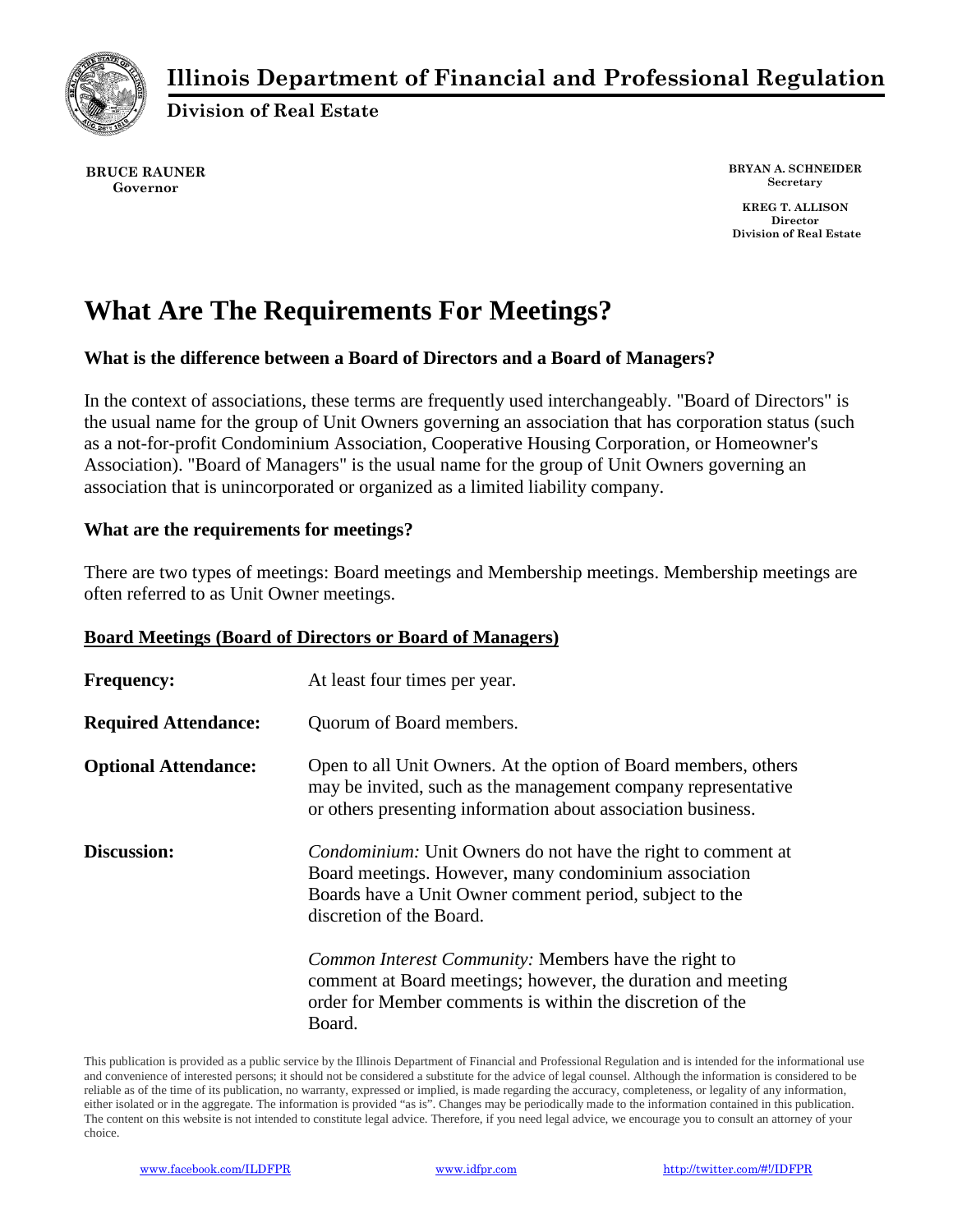| <b>Recording:</b>             | Condominium: Any Unit Owner may record a Board meeting by<br>tape, film, or other means. The Board may adopt reasonable rules<br>to govern the making of such recordings.<br>Common Interest Community: Recording is neither allowed nor<br>prohibited by the Common Interest Community Association Act.                                                                                                                                                                    |
|-------------------------------|-----------------------------------------------------------------------------------------------------------------------------------------------------------------------------------------------------------------------------------------------------------------------------------------------------------------------------------------------------------------------------------------------------------------------------------------------------------------------------|
| <b>Notice to Unit Owners:</b> | Notice must be given at least 48 hours prior to the meeting by<br>two methods: 1) posting in entranceways, elevators, or other<br>conspicuous places (If no common entranceway for 7 or more<br>units, the Board may designate one or more locations for posting<br>of notices.) AND 2) mail or delivery to each Unit Owner. (If a<br>Unit Owner has provided written authorization, such delivery<br>may be made by acceptable technological means.)                       |
|                               | <b>Notice for Meetings regarding Budgets and Assessments</b>                                                                                                                                                                                                                                                                                                                                                                                                                |
|                               | <b>Condominium Associations:</b> The proposed annual budget must<br>be provided to all Unit Owners at least 25 days prior to the Board<br>meeting at which the budget will be adopted.                                                                                                                                                                                                                                                                                      |
|                               | <b>Common Interest Community Associations:</b> The proposed<br>annual budget must be provided to all Unit Owners at least 30<br>days but not more than 60 days prior to its adoption.                                                                                                                                                                                                                                                                                       |
|                               | Notice of a Board meeting regarding the adoption of the proposed<br>annual budget, regular assessments, or a separate or special<br>assessment must be given within 10 to 60 days prior to the<br>meeting.                                                                                                                                                                                                                                                                  |
|                               | Assessments for additions and alterations to the common areas or<br>to association-owned property not included in the adopted annual<br>budget, shall be separately assessed and are subject to approval of<br>a simple majority of the total members at a meeting called for<br>that purpose.                                                                                                                                                                              |
| <b>Minutes:</b>               | The Secretary of the Board must keep minutes of all Board<br>meetings. Meeting minutes must be maintained for seven years.<br>Any Unit Owner has the right to inspect and copy the minutes, in<br>person or by agent, at any reasonable time at the association's<br>principal office. To exercise this right, the Unit Owner must<br>submit a written request to the Board or its authorized agent. The<br>Board or its agent must comply with the request within 30 days. |

This publication is provided as a public service by the Illinois Department of Financial and Professional Regulation and is intended for the informational use and convenience of interested persons; it should not be considered a substitute for the advice of legal counsel. Although the information is considered to be reliable as of the time of its publication, no warranty, expressed or implied, is made regarding the accuracy, completeness, or legality of any information, either isolated or in the aggregate. The information is provided "as is". Changes may be periodically made to the information contained in this publication. The content on this website is not intended to constitute legal advice. Therefore, if you need legal advice, we encourage you to consult an attorney of your choice.